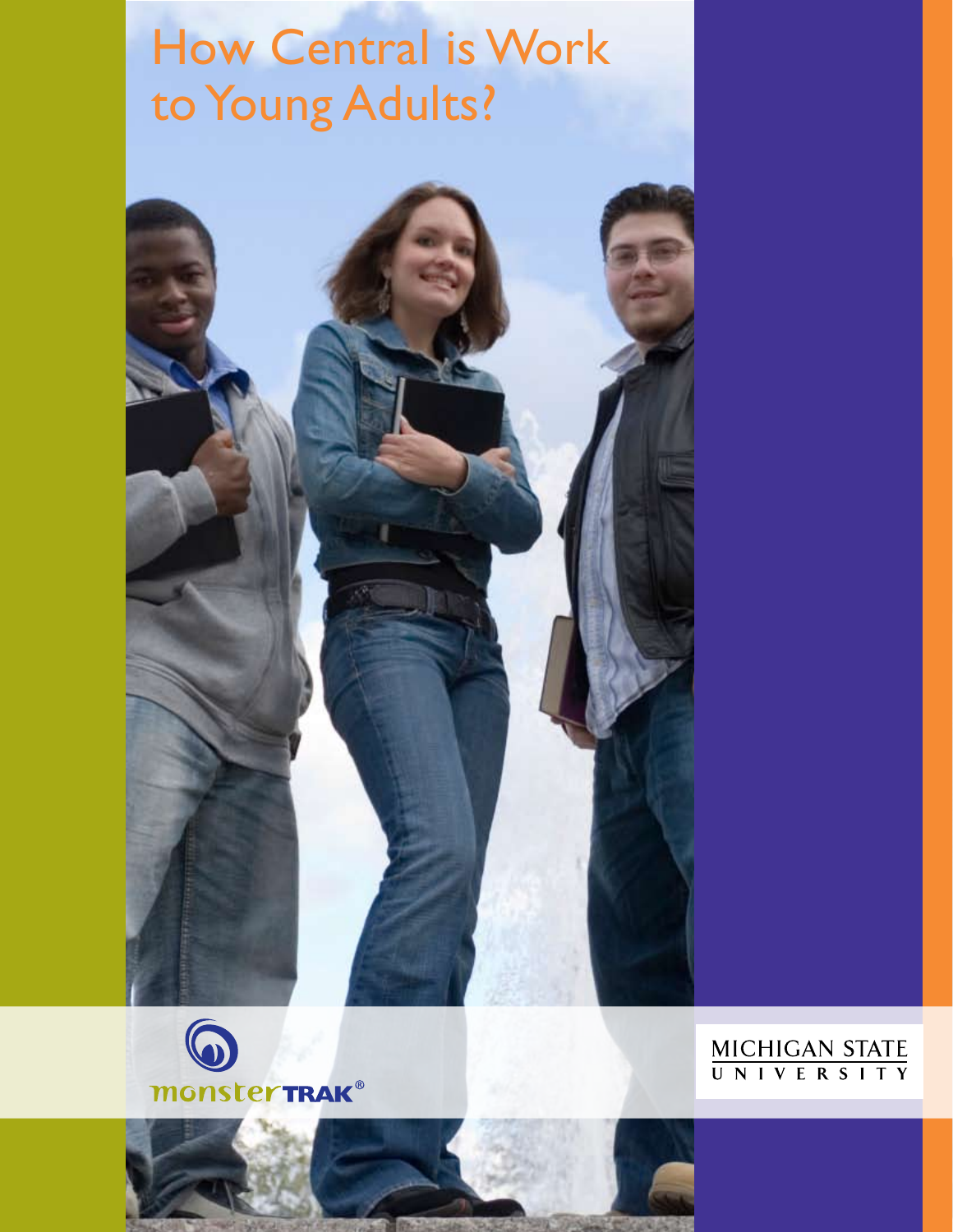### **Table of Contents**

| WORK CENTRALITY OF YOUNG ADULTS: THEN AND NOW <b>SECRETA-SERVICES 6</b>         |  |
|---------------------------------------------------------------------------------|--|
| WORK CENTRALITY OF YOUNG MEN AND WOMEN <b>SECTION CONTRACTS</b> OF <b>6</b>     |  |
| <b>CHARACTERISTICS OF YOUNG ADULTS WITH HIGH,</b>                               |  |
| MEDIUM, OR LOW WORK CENTRALITY <b>SERVICE AND ALL AND ACCEPTANCE OF A LIGHT</b> |  |
|                                                                                 |  |
|                                                                                 |  |
|                                                                                 |  |
|                                                                                 |  |

### **White paper prepared for MonsterTRAK May, 2007**

Dr. Georgia T. Chao Eli Broad College of Business Michigan State University East Lansing, MI 48824

Dr. Philip D. Gardner Collegiate Employment Research Institute Michigan State University East Lansing, MI 48824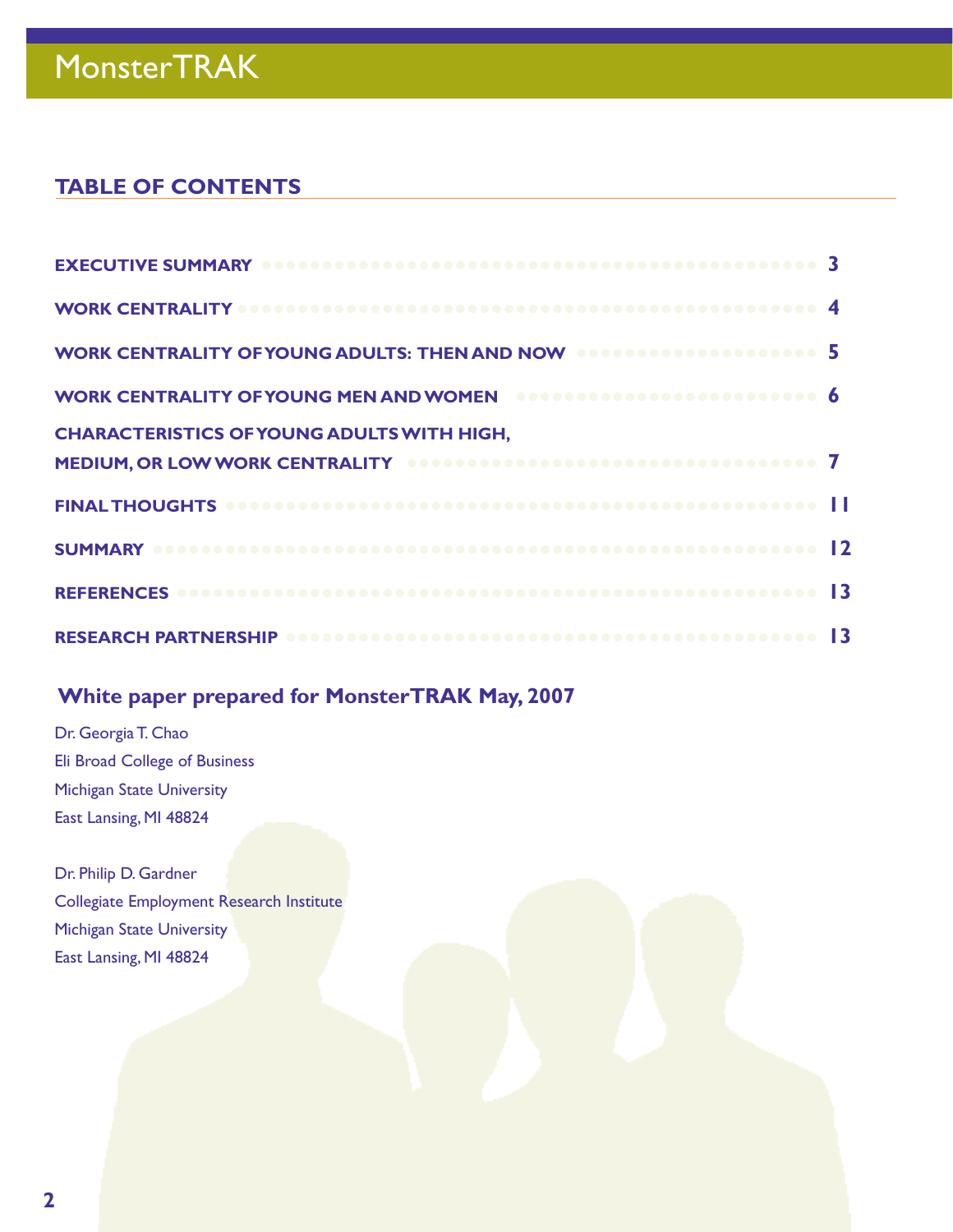### **Executive Summary**

Today's young adults are different. More than previous generations, they are looking for more than a steady job and good career. They value a high quality of life that views work as one role in a variety of roles that contribute to a good life. Attitudes and values about work can shape how young adults choose careers and commit to specific jobs. Work centrality is an important concept because it describes how involved people are with their work. People who view work as central to their lives are generally more motivated toward high performance and are more satisfied with their work. However, little is known about the work centrality of young adults who will soon begin their careers. This white paper describes survey results from over 10,000 young adults between the ages of 18 and 28. The study was conducted by a joint research project between MonsterTRAK and the Michigan State University Collegiate Employment Research Institute. The purpose of the survey was to profile young adults on their attitudes toward work and general life.

This white paper focuses on how central work is to these young adults.

What you will learn from the study includes:

- 1. Work centrality is lower in current young adults than in the previous generation.
- 2. Young women are slightly lower in their ratings of work centrality than young men.
- 3. Young adults who rated work as a high life interest were compared with young adults whose work centrality was medium or below average. From these comparisons, young adults with high work centrality:
	- a. were less likely to job surf and more likely to have a career/life vision.
	- b. were more likely to postpone marriage.
	- c. were more likely to rate themselves as being superior to others.
	- d. were more trusting in business, government, and religious leaders.
	- e. were less interested in a job that emphasized low stress and more interested in a job that emphasized success factors such as a high income, a prestigious company, and promotion opportunities.
- 4. Young adults who rated work as relatively low to their central life interests were more likely to be interested in jobs that were not stressful. In rating the importance of different job characteristics to a job search, these young adults rated low stress factors (ex. working regular hours) about equally important with job success factors (ex. high income).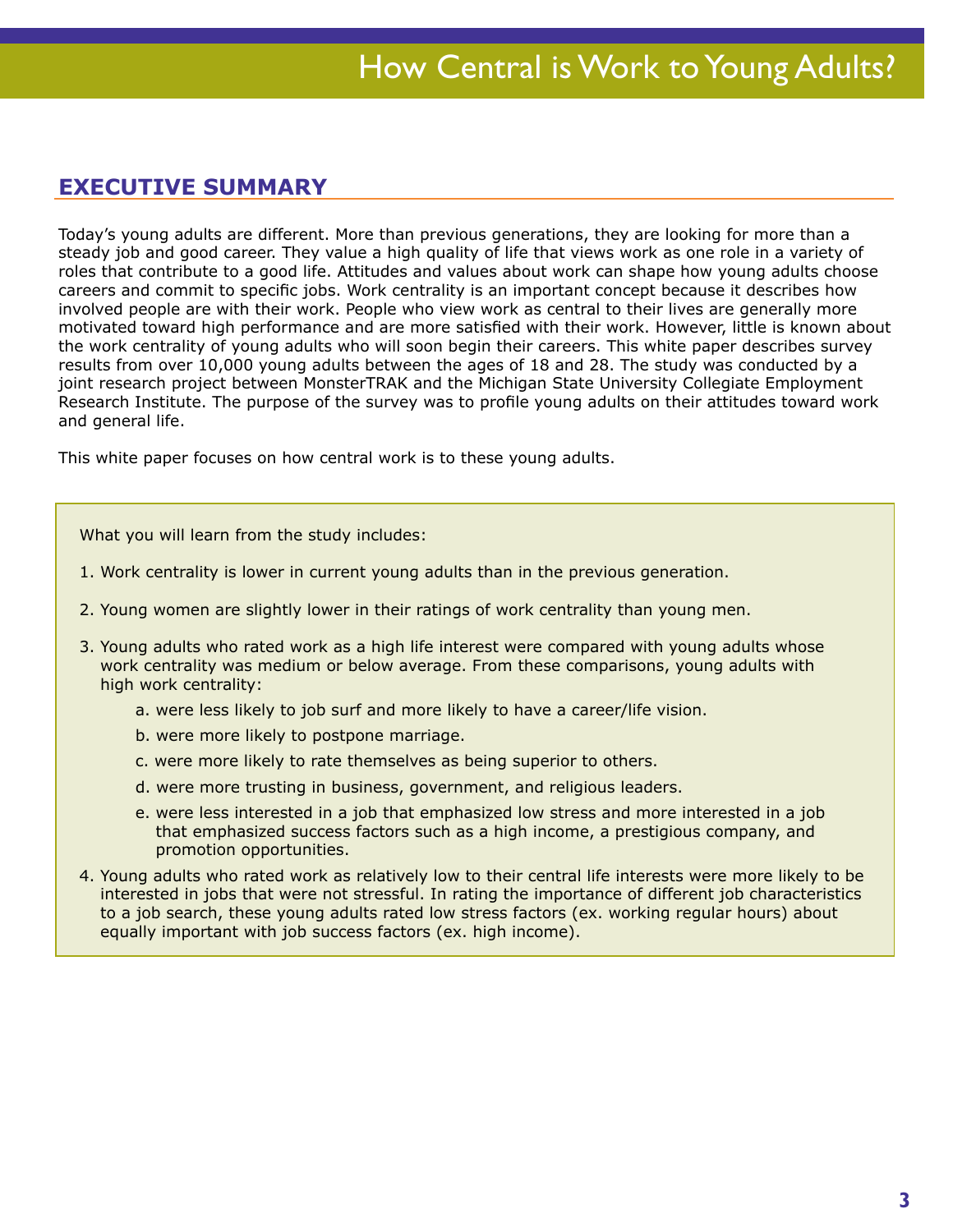### **Work Centrality**

Work typically plays a central role in the lives of adults. For many, an occupation or profession helps define a person by giving him or her a sense of identity, meaning, and accomplishment. However, many changes in general society and organizations in particular, have served as catalysts to new values and perspectives on work. At the societal level, a shift from an economy based on production to an economy based on consumption has resulted in a rise of values associated with comfort, convenience, and covetousness of material goods (Currie, 2004). At the organizational level, technological innovations, organizational restructurings and outsourcing no longer guarantee work for a good employee. Lessons learned from these changes can prompt young adults to hold work values that differ from older, more established workers.

What makes this generation of young adults different from previous ones? Economic, cultural, medical, and historical trends have enabled today's young adults to put off financial and familial responsibilities. Unlike previous generations, most of today's emerging adults are likely to have parents who can still afford to support them well after high school and college graduations. Cultural attitudes are more tolerant of premarital sex and medical advances in birth control and fertility have made it possible for more young adults to postpone marriage and children. Finally, recent scandals in government, business, and religion have eroded young adults' trust in traditional institutions and leaders from these establishments. Inappropriate and unlawful behaviors from government leaders, corporate implosions in financial scandals, and large-scale lawsuits convicting religious leaders of sexual misconduct have helped produce a generation of emerging adults who are less likely to trust basic institutions of our society. Correspondingly, they are less likely to follow advice from their elders and more likely to take their time to make life-changing decisions.

Descriptions of emerging adults reveal positive and negative pictures. On the positive side, delaying marriage until the late 20's may help reduce teenage pregnancies and early divorces. Delaying career choices may also give young adults more time to carefully consider alternatives and develop a realistic preview of a chosen career. On the negative side, many young adults choose to live with their parents and drift in a series of low paying, disconnected jobs, saving their money to buy luxury items. They have a sense of entitlement to special attention, extra favors, and rewards; but don't feel obligated to put in the work that might merit these considerations.

From these trends, the current generation of young adults is qualitatively different from previous generations. Many names have been used to describe people between the ages of 18-28 who have not assumed full adult roles; including: emerging adults, twixters (people between adolescence and adulthood), Generation X, 13th Generation, and the Millennial generation (See Arnett, 2004; Grossman, 2005; Howe and Strauss, 1991, 2000). Most of the current research is comprised of qualitative studies, or interviews, conducted on relatively small numbers of people. In late 2005, MonsterTRAK launched an electronic survey and collected data from over 10,000 young adults between the ages of 18 and 28. The purpose of the survey was to develop a profile of this generation of young adults. Results from the survey are described in a series of white papers for MonsterTRAK.com. This report focuses on work centrality and examines three issues: (1) How does the current generation of young adults compare with young adults from a previous generation? (2) Are there any gender differences in how young men and women view work centrality? and (3) What characteristics distinguish young adults who are high, medium, or low on work centrality?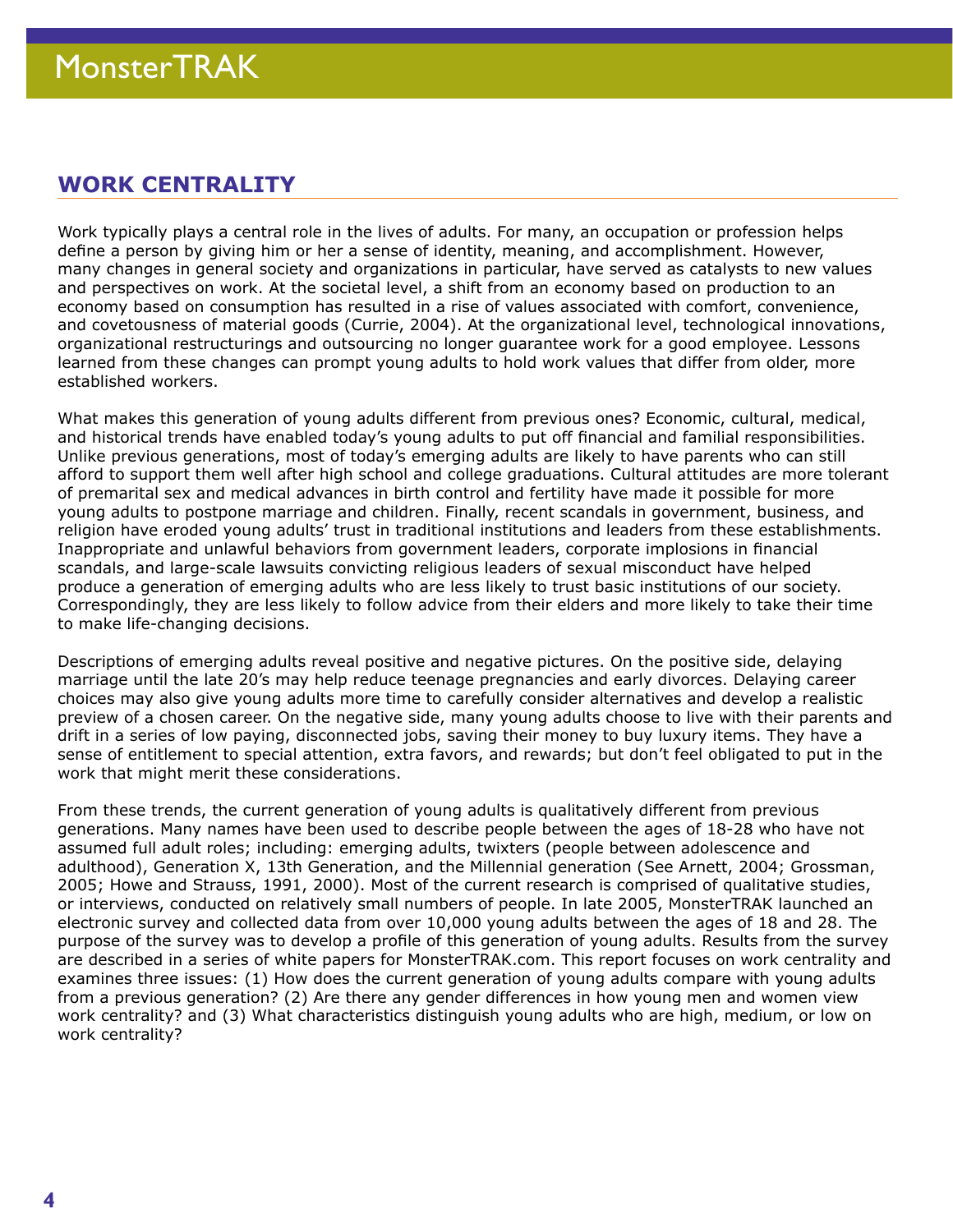### **Work Centrality of Young Adults: Then and Now**

Work centrality was measured by a six-item scale developed by Rabindra Kanungo and published in 1982. His scale, the Work Involvement Questionnaire, was developed on a sample of 703 undergraduate and graduate-level students. The six items were: (1) The most important things that happen in life involve work, (2) Work is something people should get involved in most of the time, (3) Work should be only a small part of one's life, (4) Work should be considered central to life, (5) In my view, an individual's personal life goals should be work-oriented, and (6) Life is worth living only when people get absorbed in work. Students were asked to rate each statement in terms of how strongly they agreed or disagreed with it. Of Kanungo's 703 students, 64.6% were under the age of 30; thus the majority of these students were young adults. Average ratings for the six items were compared between Kanungo's 1982 sample, and the Monster sample's data collected in late 2005. Results for three items with the largest differences between the 1982 and 2005 samples are shown in Figure 1.



In all three cases, the average rating for the 2005 group was lower than the average rating for the 1982 group, indicating lower work centrality for the current generation of young adults. The largest group difference was found for the most extremely worded item: *Life is worth living only when people get absorbed in work.* For that item, young adults in 1982 mildly disagreed with it; but young adults in 2005 more strongly disagreed. Furthermore, young adults in 1982 were more neutral to the other two items in Figure 1; whereas the 2005 young adults expressed clear disagreement. For the remaining three items, differences between the 1982 and 2005 samples were less pronounced, however the combined difference for the overall scale was significant indicating work was viewed as less central to today's young adults. In subsequent interviews with young adults, we asked them how they thought they differed from previous generations. One student simply said, *"Work is not the #1 priority, we want more of a personal life".*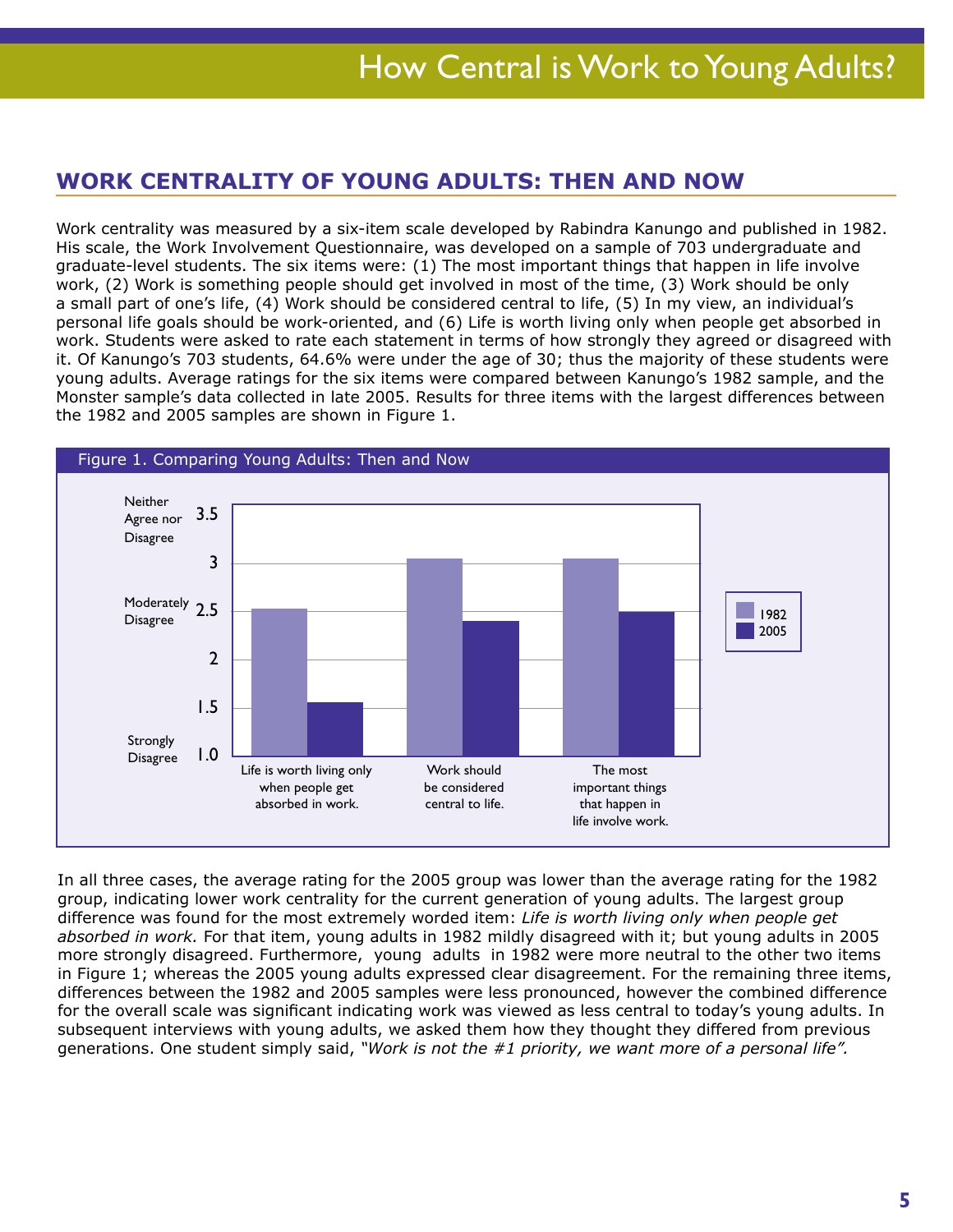### **Work Centrality of Young Men and Women**

The Monster survey collected data from 3,112 young men and 7,114 young women. A statistical comparison of the mean responses for men and women across the work centrality items showed significant differences for all six items; however both groups responded in generally similar ways. Two items are displayed in Figures 2 and 3 for illustrative purposes. Figure 2 shows both men and women strongly disagreed that life is worth living only when people get absorbed in work. Figure 2 also shows that more women disagreed with this statement; whereas more men agreed with it. This trend was evident across all six work centrality items. Figure 3 shows a more typical distribution of responses to a work centrality item. Although it is still obvious that most young people disagreed with the statement that work should be considered central to life, the level of disagreement was less pronounced and about 1 in 6 young adults agreed or strongly agreed with this statement. Like the other items, men were more likely to agree with work centrality items, than women.



Figure 3. Gender differences to question: "Work should be considered central to life"



The results from the survey are consistent with previous research examining work centrality ratings of men and women. Snir and Harpaz (2006) found men worked significantly more hours per week than women. A variety of reasons are offered for this difference. In general, women are more interested in relationships, are more responsible for family and household duties, and are more likely to face discrimination in the workplace. These reasons may act as barriers to women perceiving work as central to their lives as compared with their male counterparts.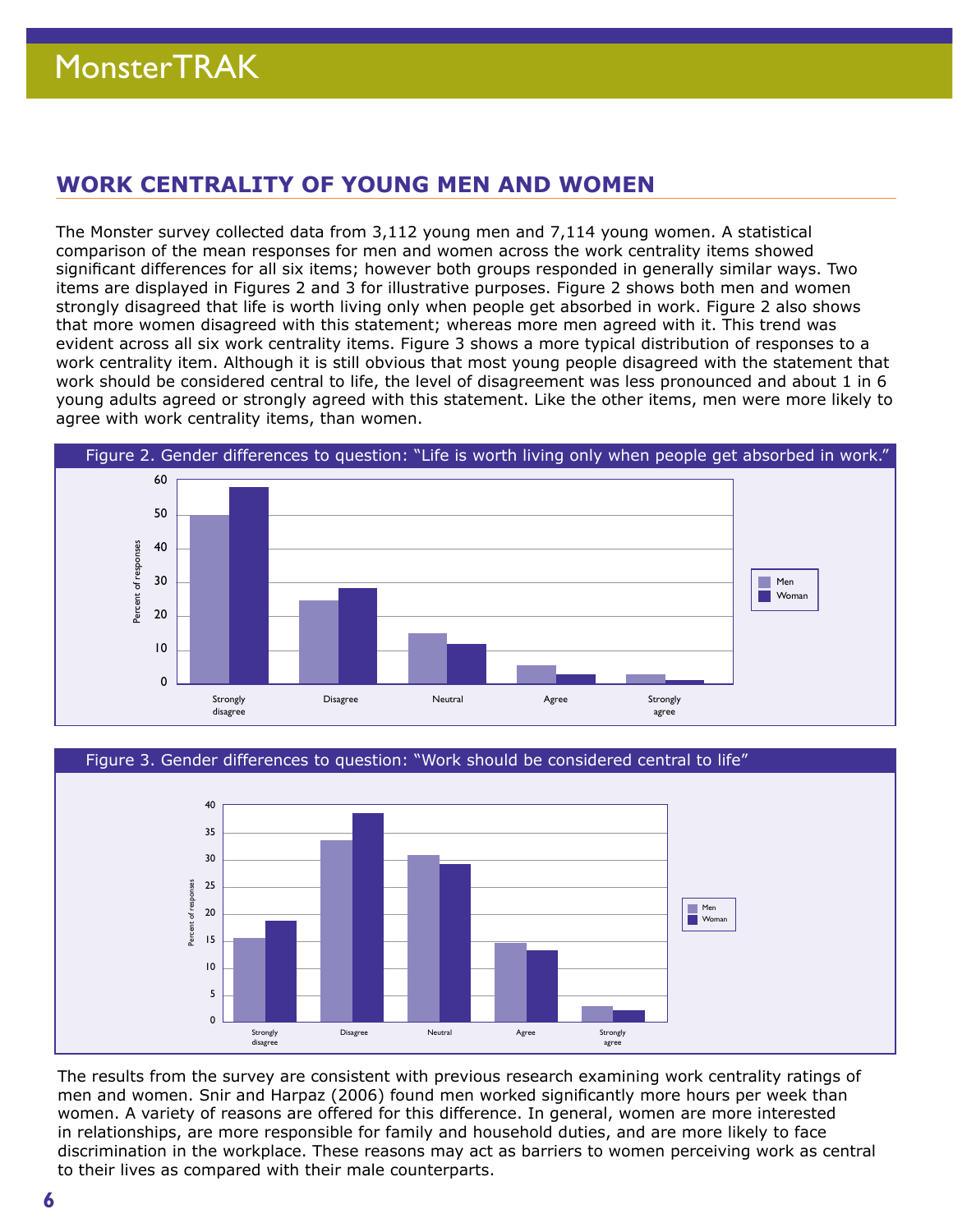### **Characteristics of Young Adults with High, Medium, or Low Work Centrality**

Ratings across all six work centrality items were averaged to compute a scale score in order to compare young adults who were high, medium, or low on work centrality. These groups were based on the scale mean and standard deviation, with high and low groups defined by scores that were one standard deviation above the mean (high) or one standard deviation below the mean (low). A standard deviation is a statistic that describes the dispersion or variance of scores around the scale mean or average. Thus, the High Work Centrality group consisted of 1,541 young adults who scored one standard deviation above the mean, making them the top 15% of the survey respondents. Similarly, the Medium Work Centrality group consisted of 6,997 young adults representing the middle 68% of survey respondents and the Low Work Centrality group was made up of 1,712 young adults who scored one standard deviation below the mean (the bottom 16%).

Twelve survey scales were used to compare young adults who were high, medium, or low on work centrality. Three scales were developed to validate early profiles of this generation that were based on interviews and relatively small samples of young adults. Previous research has described this generation as lacking clear visions for their careers and general lives. Although they often express ambitious goals, they can be directionless in how to achieve those goals (Schneider & Stevenson, 1999). Thus, they are more likely to try out different jobs or "job surf" in order to find the right career. Here, the term "iob surfing" is analogous to surfing on the internet, a common activity of young adults who visit many internet sites, looking for something that interests them. The Job Surfing factor was measured by items such as: "I would rather try out different work experiences than settle down into one job" and I would be willing to endure frequent job changes in order to find a job that fits my interests and abilities." The Career/Life Vision factor was measured by items such as: "I do not have a well-defined career plan" and "I can't imagine what my life will be like 10 years from now." Finally, as mentioned previously, medical advances in birth control and greater acceptance of premarital sex, have made it possible for more women to postpone childbirth until they are in their 30's or even 40's. In 1970, the median age of marriage in the U.S. was 20 for women and 22 for men; and children were born shortly thereafter. In 2000, the median age of marriage was 25 for women and 27 for men; and parenthood was delayed until the late 20's. Thus, the third factor tapped Delayed Marriage and was measured by two items: "Marriage is not a high priority for me at this point" and "I believe I still have a few years to be single before I settle down and get married." For all factors, respondents rated the extent to which they agreed or disagreed with each statement on a five-point rating scale, with higher numbers indicating stronger agreement.

Results for these three factors are shown in Figure 4. Consistent with results from previous studies, young adults who are highly involved with work are less likely to surf for different jobs, and more likely to develop a career/life vision and to delay marriage. However, for many young adults, responses to statements indicating that they have a well-defined career plan or that they have specific goals for the year are most likely to be neutral. These neutral responses may indicate an accurate situation of little planning and vision for the future. On the other hand, neutral responses are often a sign of reluctance to admit that there are no plans or future goals. It may be more desirable to give a vague neutral rating rather than a wholehearted endorsement to a statement such as "I can't imagine what my life will be like 10 years from now". Further examination of these young adults will consider two personality traits and the importance of specific job characteristics to a young adult's job search. Results from this profile can help families, schools, and organizations better guide young adults as they transition from school to work.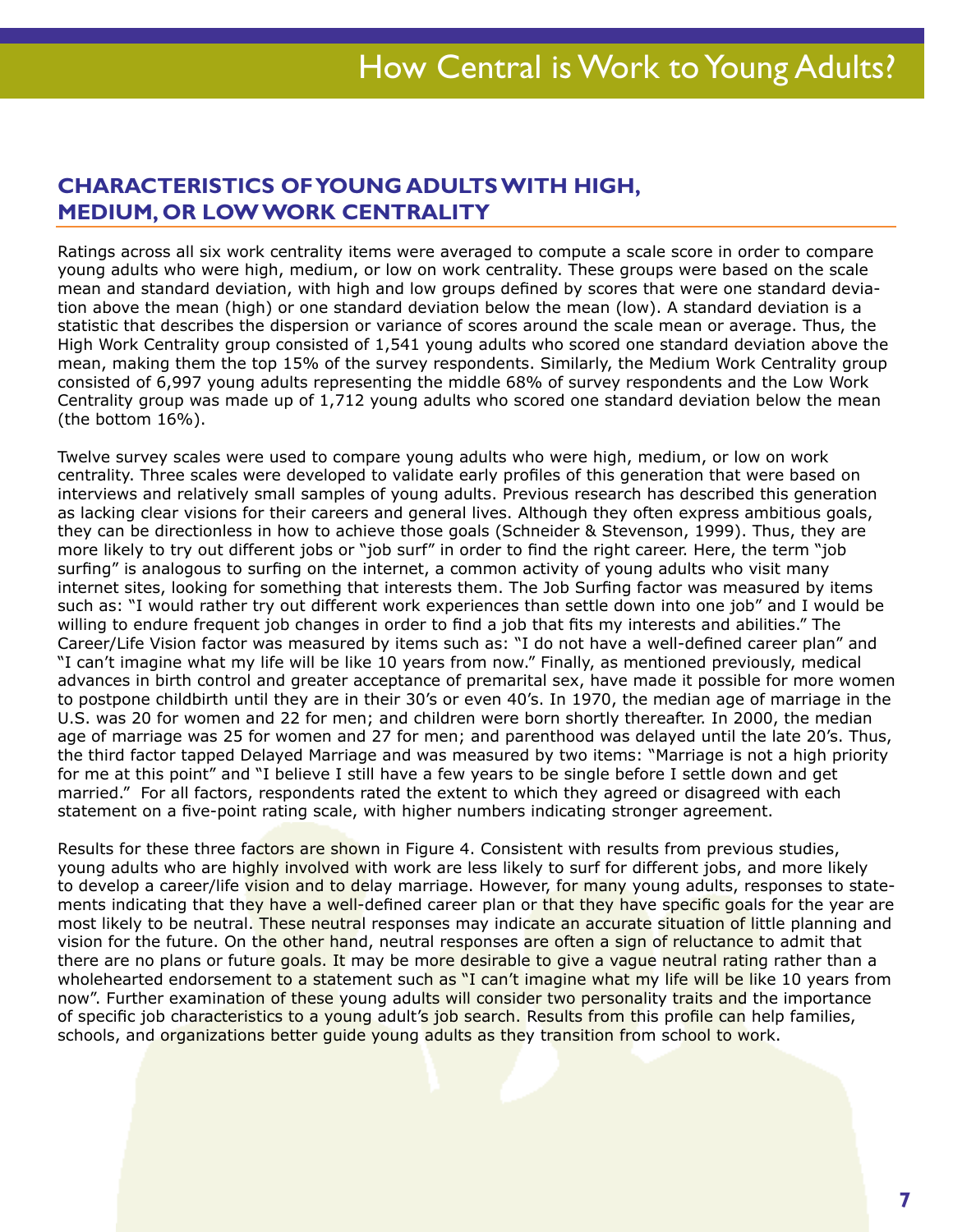

Two scales tapped personality dimensions related to beliefs that one is superior to others (named the Superior factor) and to beliefs that one is not sure about oneself or doubts he/she can follow-through on goals/work (named the Goal Instability factor). The Superior factor was measured by items such as: "I deserve favors from others" and "I know that I have more natural talents than most", whereas the Goal Instability factor was measured by items such as: "I wonder where my life is headed" and "I don't seem to get going on anything important" (Robbins & Patton, 1985). Both factors were theorized to describe younger adults more than older adults.

Figure 5 shows how high, medium, and low work centrality groups compared on these personality dimensions. Higher scores indicate greater perceptions of superiority or more goal instability. There were no significant differences for the Goal Instability scale. However, there were significant differences for the Superiority scale with high work centrality related to higher perceptions of superiority. Thus, young adults who believed work was central to their lives also believed they were better than most others.

This personality trait may be linked to high aspirations with work. People who believe they are better than others often believe they are entitled to more in life. For most people, getting more in life usually means working for it. Thus, high work centrality can help support an individual's need to excel over others and to obtain rewards and recognition given to successful people.

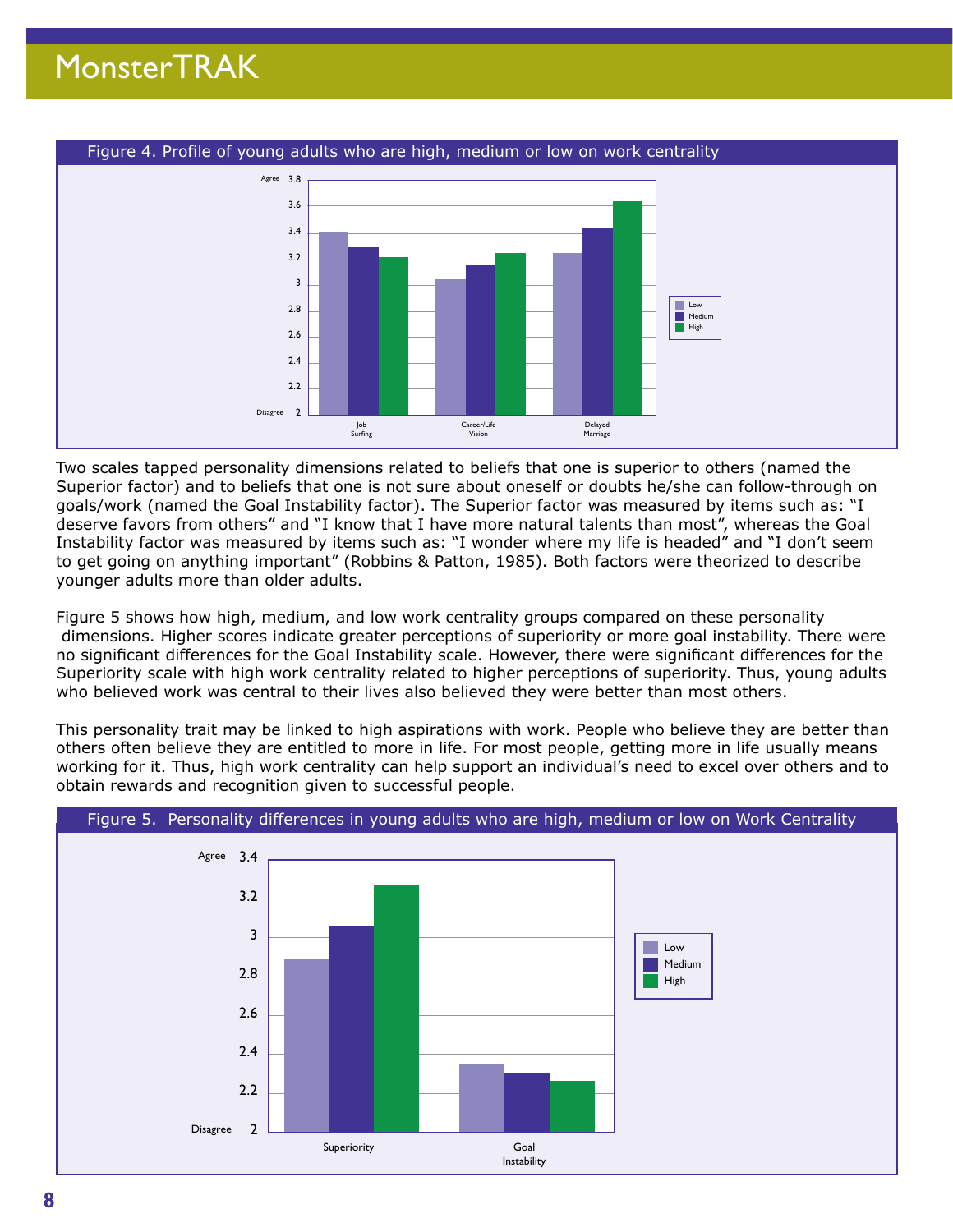## How Central is Work to Young Adults?

Three scales were used to measure attitudes toward business, government, and religious leaders. Each scale contained similar items such as: "Most public officials can be trusted to do what is right without our having to constantly check on them." "You can generally trust religious leaders to do what is right." and "Corporations usually try to keep the promises they have made during the course of business." Results for the three work centrality groups are shown in Figure 6.



Overall means from all three groups showed young adults trusted religious leaders most, followed by business leaders and government leaders. There were no differences across work centrality groups on their trust in religious leaders. However, significant differences were found in business and government institutions. The high work centrality group tended to place greater trust in business and government than did the other two groups. This result suggests that young adults with high work centrality are able to find role models or trusted resources that can help them develop positive work roles. Conversely, the least trusting group was also the group with the lowest work centrality. Perhaps those young adults who hold low opinions on current leaders are less likely to be influenced by them and thus less likely to hold conventional attitudes and values toward work.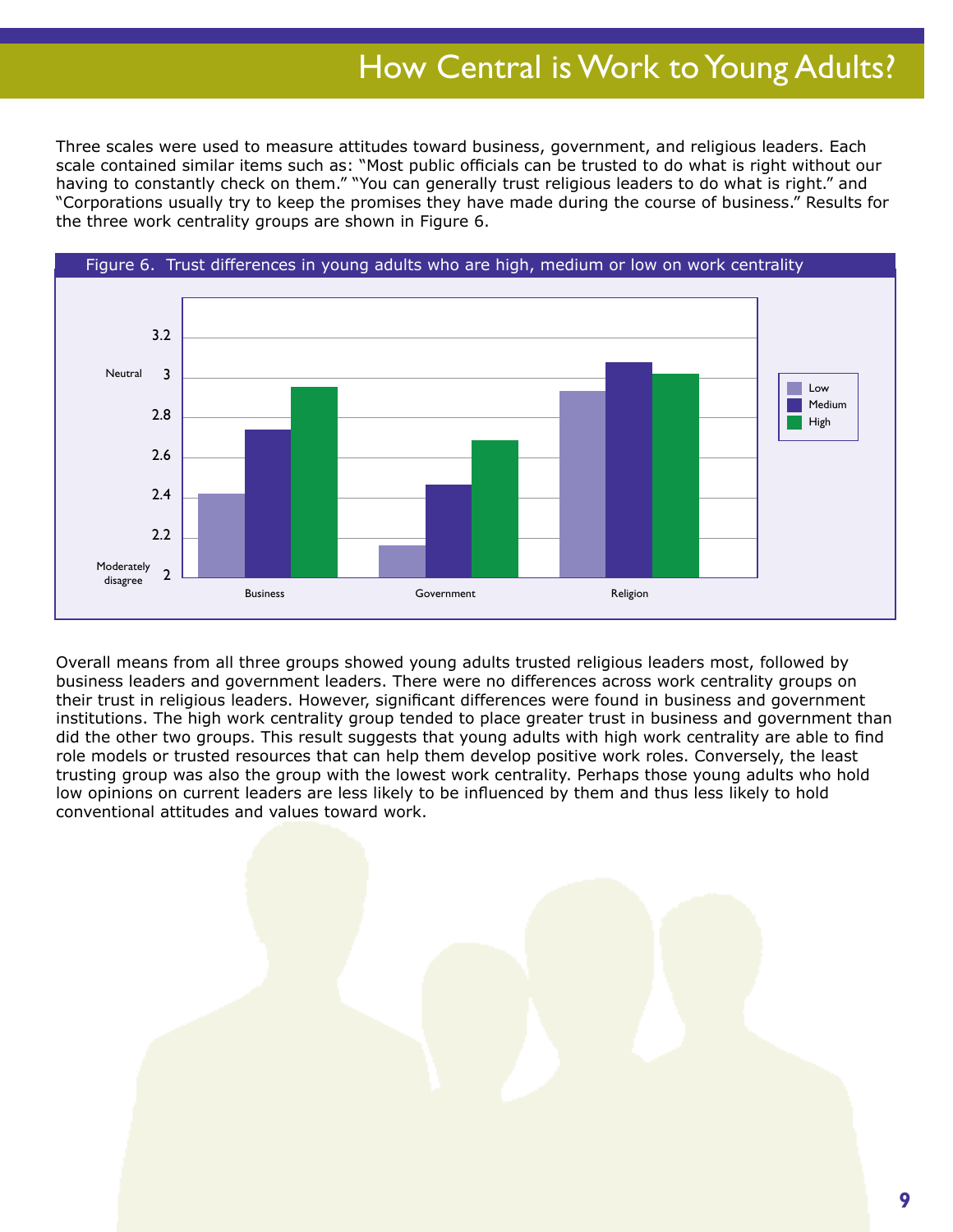Finally, four scales were created to tap important job characteristics. Results from these scales were compared across the three work centrality groups and are shown in Figure 7. The Security scale grouped job characteristics that were related to a person's job security. These characteristics included geographical location, good benefits, the opportunity to learn new skills, and job security. Results comparing the three work centrality groups on this Security scale showed no significant differences. Young adults rated this set of job characteristics as highly important to a job search – higher than any other job characteristics set. A second factor was labeled Interesting Work and included job characteristics related to flexibility in work hours, being able to work independently, travel opportunities, and interesting work. Again, no differences were found among the three work centrality groups, with all groups valuing interesting work. Thus, regardless of how central work is to a young adult, most view job characteristics related to security and interesting work in similar ways.



In contrast, the Low Stress scale tapped job characteristics that were associated with predictable, low stress work. These included limited overtime, regular hours (no nights/week-ends), annual vacations of a week or more, and limited job stress. This set of job characteristics was not rated as important as others, but there were significant differences across the work centrality groups.

For young adults with high work centrality, job characteristics reflecting low stress were not as important to them as other factors. In addition, this group rated low stress factors significantly less important than the other work centrality groups, particularly the low work centrality group. Interestingly, young adults with low work centrality rated low stress factors about as important as success measures such as salary and promotion opportunities.

Finally, a fourth factor described job characteristics associated with success. The Success factor examined how important high income, a prestigious company, and chances for promotion were to a young adult's job search. Results across the three work centrality groups showed significant differences. Success characteristics were most important to the high work centrality group and least important to the low work centrality group. These results are consistent with the general research on work centrality. People who value work above other life roles are more attuned to indicators of career success.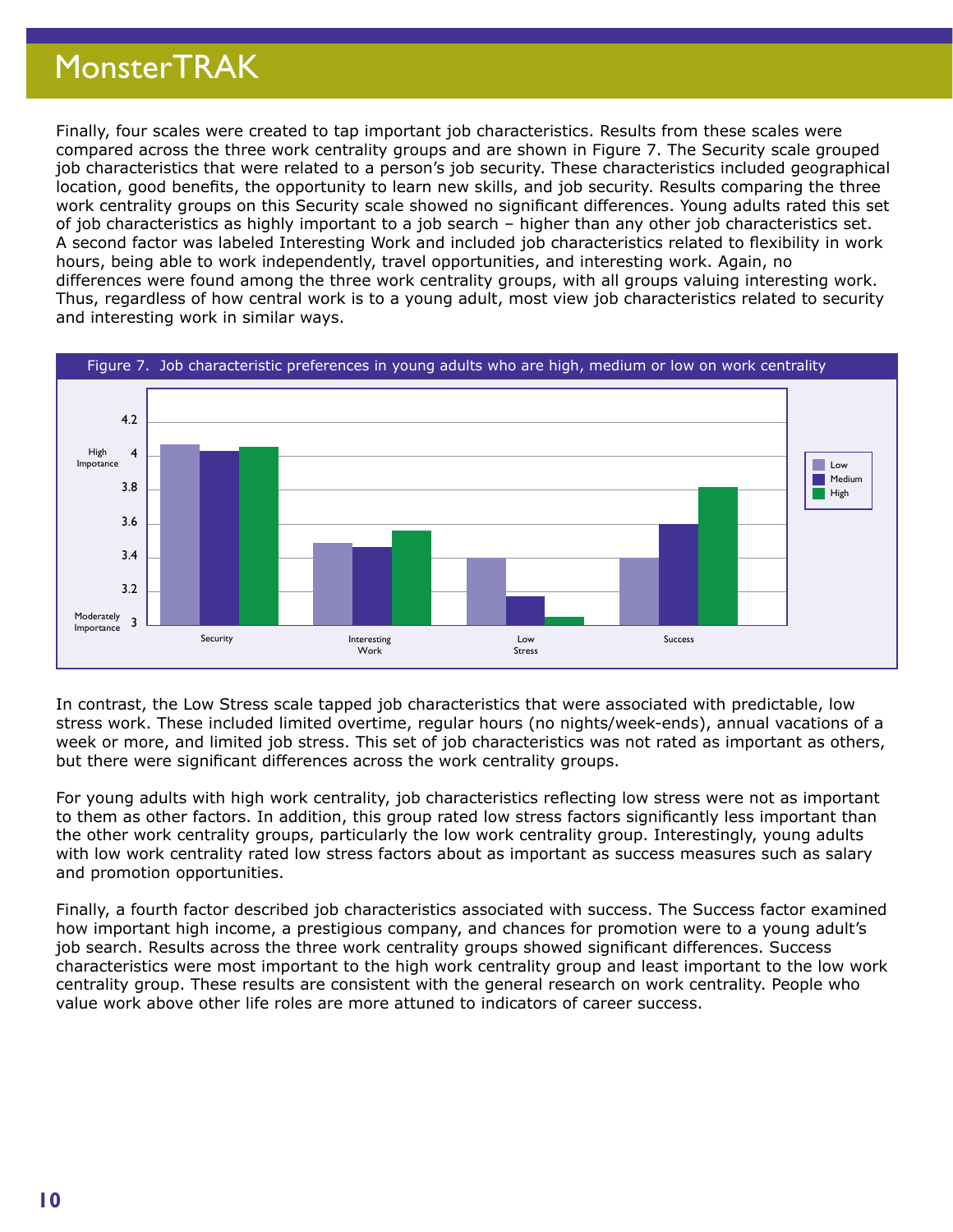### **Final Thoughts**

Several books have been written that describe today's young adults. They range from optimistic predictions that this generation will be the next greatest generation (Howe, Strauss, & Matson, 2000) to dour predictions of a narcissistic generation that believes it is entitled to fame and fortune without having to work for it (Schneider & Stevenson, 1999; Twenge, 2006). Few of these books have systematically examined large numbers of young adults. The results in this report suggest that the current generation of young adults is drifting away from conventional values of work as a central life interest. They are looking for more balance between work and non-work ("non-work" includes all roles/activities outside a person's job – e.g., family, recreation, religion, civic activities, etc.).

Organizations that hire these young adults may benefit from a better understanding of this new generation of workers. Recruitment practices, orientation programs, and socialization practices should be designed to better integrate young adults into the workforce. Young adults are looking for the best fit between what they want (but may not be able to define) and what an employer provides. Recruitment practices would benefit from clearly branding a company's values and environment; for example, using blogs where recently hired employees can talk with potential new hires about the company. Orientation programs need to focus on more than the formal procedures and processes within the company. Time needs to be earmarked for activities that allow new hires to mix with a variety of co-workers and to develop and express their personal and professional values. Socialization programs can also help young adults make the transition into the work world. Proper role models, mentors, and career development professionals can help young adults see what their career options are and how they can maximize their ability to plan and pursue these options (Csikszentmihalyi & Schneider, 2000).

Future research on these young adults should be conducted to better predict who is likely (and who is not likely) to value work as a central life role and how this role can be developed. This project is a step in this direction. Results from this research will not only help organizations recruit and retain young talent, but also help young adults find successful and satisfying careers.

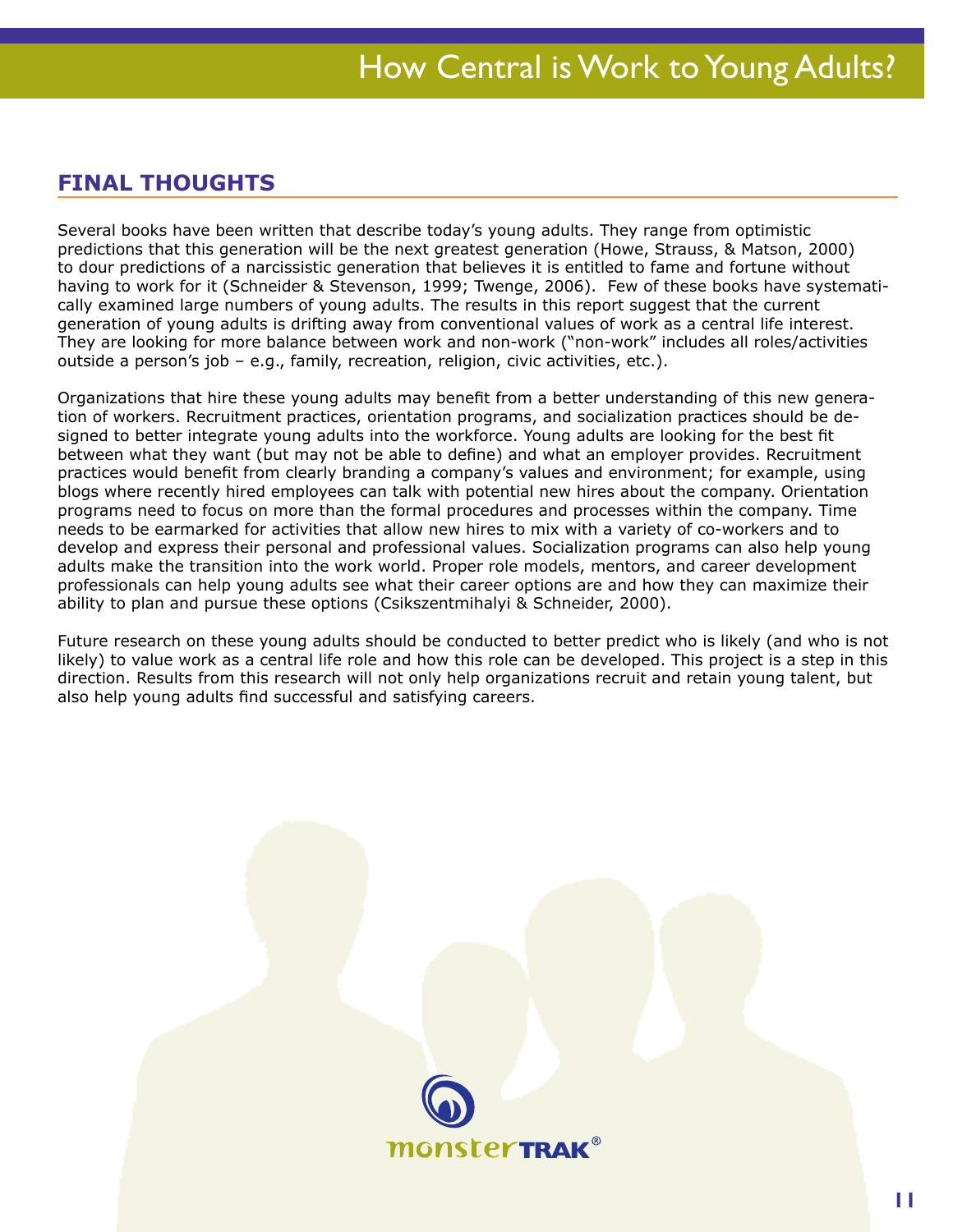### **Summary**

#### **Results from the survey revealed the following key points:**

- Compared to a previous generation, current young adults are less involved with work. This may be due to general decreases in job security and/or greater perceived needs to balance work and non-work roles.
- Young women rate their work centrality slightly lower than young men. This difference may be attributed to gender differences in family/household roles, gender discrimination at work and/or preferences for social roles.
- Young adults with high work centrality are less likely to surf for different jobs. In addition they are more likely to have a career/life vision for themselves and are willing to delay marriage. This profile is a positive one for employers who need new employees who know what they want and are involved in their work. However, another group of young adults with low work centrality may be problematic to employers. This group is more likely to surf for different jobs and is not committed to any particular work life. Employers are challenged to socialize these people to embrace work roles through recruitment, training, and development efforts.
- Young adults with high work centrality can be characterized as believing themselves to be superior to others. These people value public expressions of success that a high income, prestigious company, or chances for promotion can bring. Such indicators of success can justify perceptions that these young adults are better than others and thus, entitled to better things in life.
- Young adults with high work centrality can also be characterized as having more trust in leaders of religious, business, and government institutions. Greater acceptance of these leaders may result in greater agreement with conventional values that work should be a central life interest. These people are less interested in a job that emphasizes low stress and more interested in a job that emphasizes prestige and advancement.
- Young adults with low work centrality are less likely to perceive themselves as superior to others and more likely to value job characteristics that minimize stress. Furthermore, they are least trusting of business, government, and religious leaders. Perhaps these young adults lack role models or trusted people who can help them identify appropriate work roles they can take pride in.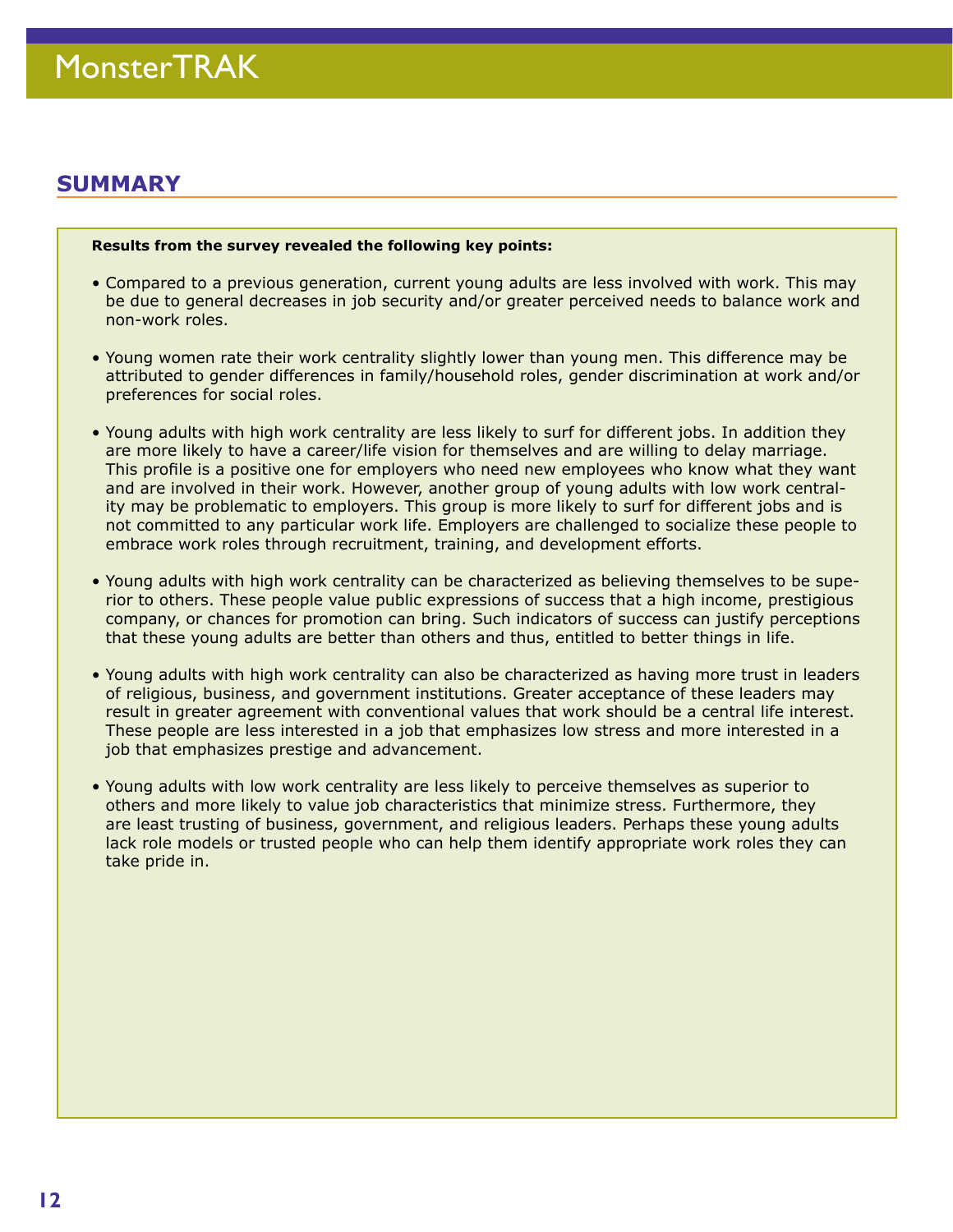### **REFERENCES**

- Arnett, Jeffrey. (2004). Emerging Adulthood: The Winding Road from the Late Teens through the Twenties. Oxford: New York, New York.
- Csikszentmihalyi, Mihaly and Barbara Schneider. (2000). Becoming adult: How teenagers prepare for the world of work. Basic Books: New York, New York.
- Currie, Elliott. (2004). The road to whatever. Metropolitan Books: New York, New York.
- Grossman, Lev. (January 24, 2005). Grow up? Not so fast. Time Magazine. (pp. 42-54).
- Howe, Neil and William Straus. (1991). Generations: The History of America's Future. 1584-2069. William Marrow: New York, New York.
- Howe, Neil, William Strauss, and R.J. Matson. (2000). Millennials Rising: The Next Great Generation. Vintage Books: New York, New York.
- Kanungo, Rabindra. (1982). Work alienation. Praeger Publishers: New York, New York.
- Robbins, Steven and Michael Patton. (1985). Self psychology and career development: Construction of the superiority and goal instability scales. Journal of Counseling Psychology, 32, 221-231.
- Snir, Raphael and Itzhak Harpaz (2006). The workaholism phenomenon: A cross-national perspective. Career Development International, 11, 374-393.
- Schneider, Barbara and David Stevenson. (1999). The Ambitious Generation: America's Teenagers, Motivated but Directionless. Yale University Press: New Haven, Connecticut.
- Twenge, Jean. (2006). Generation Me. Free Press: New York, New York.

Additional information about the young adults in this research is reported in earlier white papers:

- Chao, Georgia and Philip Gardner (2006). Important characteristics of early career jobs: What do young adults want? White paper prepared for Monster TRAK.com.
- Chao, Georgia and Philip Gardner (2006). Today's young adults: Surfing for the right job. White paper prepared for Monster TRAK.com.

### **RESEARCH PARTNERSHIP**

#### **About MonsterTRAK**

Founded in 1987 as JobTRAK and acquired by Monster®, the leading online global careers and recruitment resource, in 2000, MonsterTRAK is a leading college recruitment solution that successfully connects employers with college students, recent graduates and career centers. MonsterTRAK provides a wide range of entry-level, part-time and internship job listings, along with resources that enable students to develop and execute their own career management strategies. Recognized for the last five years by Student Monitor for offering world-class customer service, Monster-TRAK maintains superior relationships with more than 3,100 college and university career centers, MBA programs and alumni associations nationwide. For more information, please visit www.monstertrak.com or call 1-888-562-8725.

#### **About Monster**

Monster is the leading global online career and recruitment resource. A division of Monster Worldwide, Monster works for everyone by connecting quality job seekers at all levels with leading employers across all industries. Founded in 1994 and headquartered in Maynard, Massachusetts, Monster has 34 local language and content sites in 32 countries worldwide. More information is available at www.monster.com or by calling 1-800-MONSTER.

#### **About Monster Intelligence**

Monster Intelligence provides groundbreaking information and custom market analysis to help Monster customers make informed decisions about today's most pressing human capital issues. By analyzing and collecting data from over 3.3 million unique job searches performed on Monster each day, Monster Intelligence provides insight to help HR professionals improve recruiting success, leverage best practices, accelerate worker performance, and retain top talent. For more information, visit http://intelligence.monster.com or call 1-800-MONSTER extension 6513.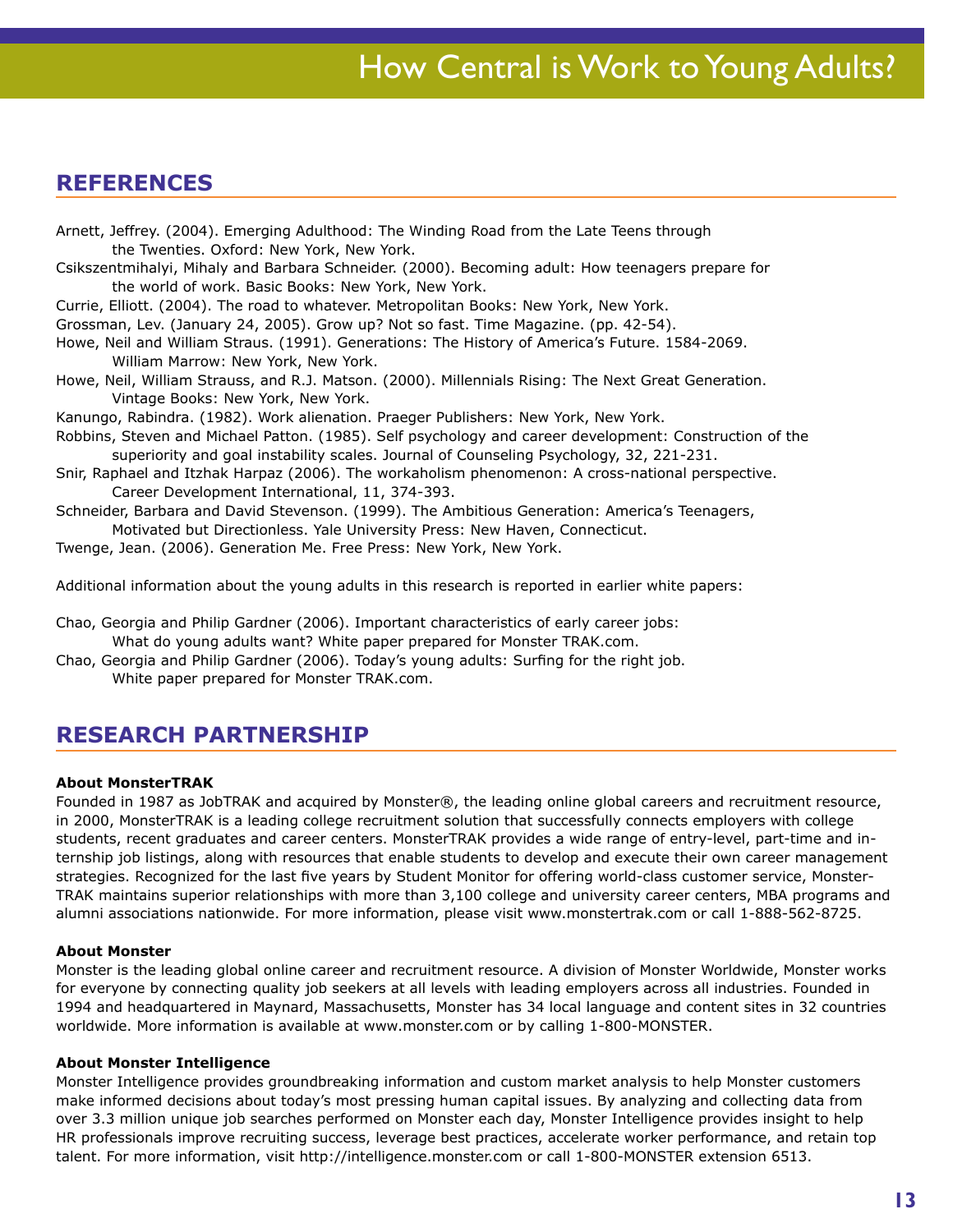#### **About Collegiate Employment Research Institute (CERI) at Michigan State University**

CERI, established in 1985, is nationally recognized for its research on the transition from college to work; employment readiness of college graduates; and the transition experience through college ("the sophomore year"). The Institute is also involved in the assessment of learning in the workplace; assessment practices for University accountability (outcome assessment); and evaluation of integrated learning opportunities. CERI annually publishes Recruiting Trends that provides an analysis of the college labor market. For information on the Institute visit http://ceri.msu.edu, or call us at 517-355-2211.

#### **About Dr. Georgia Chao**

Georgia T. Chao is Associate Professor of Management at the Eli Broad College of Business at Michigan State University. Prior to joining the MSU management faculty, she was Section Head of the Department of Management at the General Motors Institute. Her primary research interests lie in the areas of career development, organizational socialization, and cultural issues in organizational behavior. Dr. Chao has published a number of articles in these areas and has conducted training and applied research at General Motors, Ford, AT&T, Singer, and other organizations. She received the Academy of Management award for the Outstanding Publication in Organizational Behavior in 1995 with Dr. Gardner. In 2000, she was named a Fellow of the American Psychological Association and the Society of Industrial and Organizational Psychology. Dr. Chao currently serves on four editorial boards.

#### **About Dr. Phil Gardner**

Phil Gardner is the Director of the Collegiate Employment Research Institute at Michigan State University. Prior to joining MSU, he was on the faculty at the University of California, Riverside. His primary research interests cover the transition from college to work, early career dynamics of young adults, impact of co-curricular activities on career aspirations and achievement, and college labor markets. Dr. Gardner has published his work in a variety of publications and speaks frequently on college campuses and before employer associations. He received the Academy of Management award for Outstanding Publication in Organizational Behavior (with Dr. Chao) in 1995. Dr. Gardner currently serves as senior editor of the Journal of Cooperative Education and Internships.